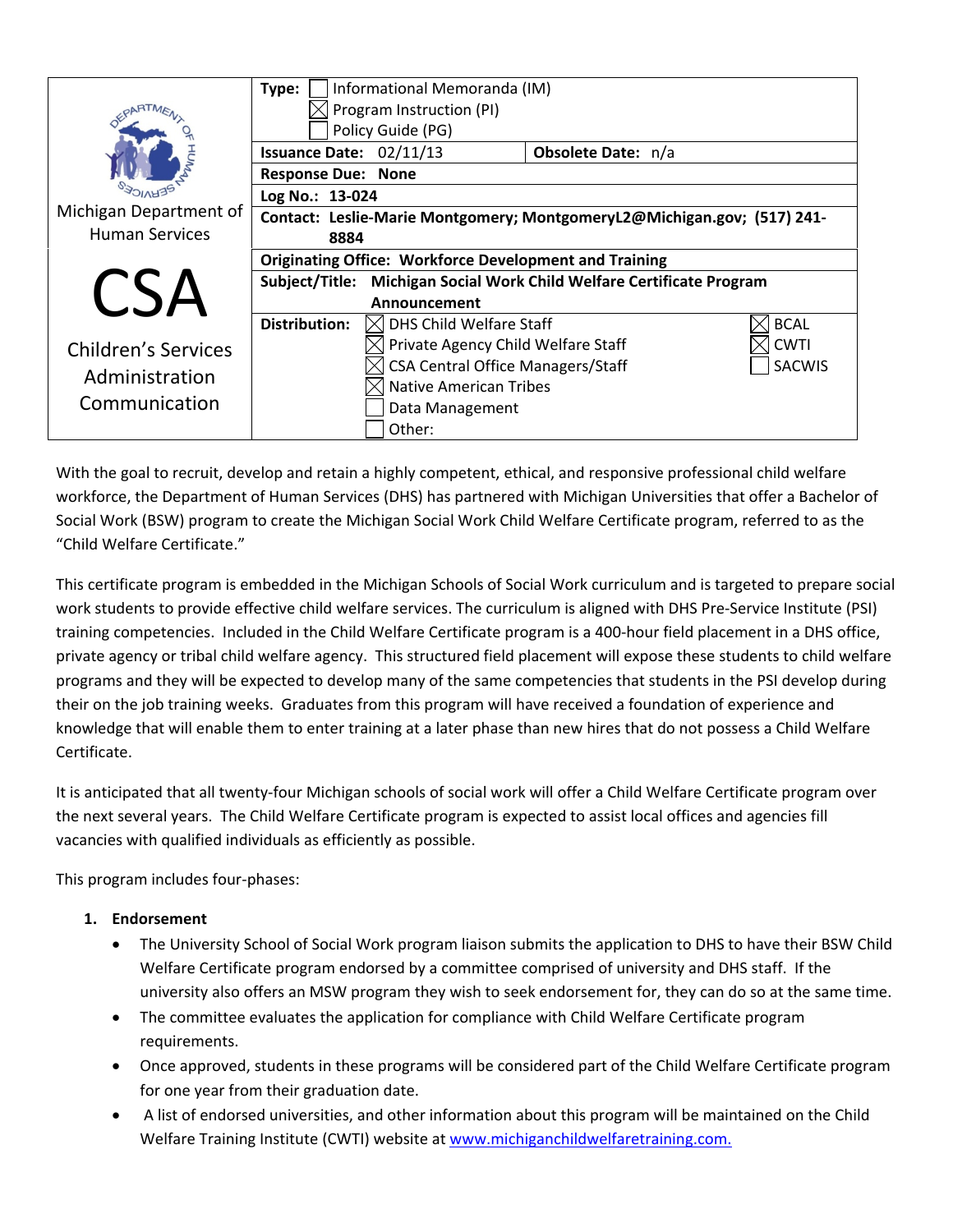## 2. **Social Work Curriculum**

Students in an endorsed Child Welfare Certificate program will:

- Complete a core course in child welfare.
- Complete course(s) that include information on child development.
- Complete an elective course that directly supports the theory, knowledge, skills and values required to work with families and children.
- Complete a supervised, structured 400‐hour field placement with DHS, a private agency, or tribal child welfare program.
- Achieve a 3.0 grade point average for the last 60 credits of their studies.

During the field placement, students must apply for an OmniTrack Plus/JJOLT user ID and password. They must be identified as a Child Welfare Certificate Intern (CWCI). They will then be able to receive credit for completing eLearning trainings and classroom training with the approval of the local office/agency. Any travel costs associated with attending training while in an intern status are the responsibility of the local office/agency.

"Lisa's Law" requires DHS to provide training for all caseworkers making home calls. Child Welfare Certificate Interns must complete the online *Working Safe/Working Smart* training on OmniTrack Plus/JJOLT prior to going into the field to shadow caseworkers.

## **3. Hiring Child Welfare Certificate Holders**

- The endorsed university will provide the BSW or MSW graduate a DHS Child Welfare Certificate Verification Form that is good for one year from the graduation date.
- Hiring managers must review the DHS Child Welfare Certificate Verification Form to identify the curriculum and field experiences the prospective employee has completed. The field placement may not have included exposure to the job tasks required for the vacancy being filled; hiring managers should be fully aware of prior experiences and ensure necessary training and mentoring.
- Those applying for a position with DHS via Neo-Gov will be asked to upload their DHS Child Welfare Certificate Verification Form with their application packet.

## **4. Training Requirements**

- Upon hire, the employee's supervisor may elect to send them through only the appropriate phases of training for *Children's Protective Services, Foster Care, or Adoption* offered by OWDT due to the fact that the Child Welfare Certificate meets foundational training requirements.
- New DHS employees will register for this training through the Office of Human Resources while private agency employees will register directly in OmniTrack Plus/JJOLT.
- The DHS Child Welfare Certificate Verification Form must be provided to OWDT in order for the student's enrollment to be confirmed in the appropriate Pre‐Service Training. DHS employees will upload the Verification Form into Neo‐Gov. Private agency employees will send their Child Welfare Certificate Verification Form to OWDT upon enrollment in Pre‐Service Training.
- Like the traditional PSI, this training must be completed within 16 weeks of hire.
- After passing (70% or higher) the competency based examination and following the final day of training, the trainee can be assigned a full caseload.